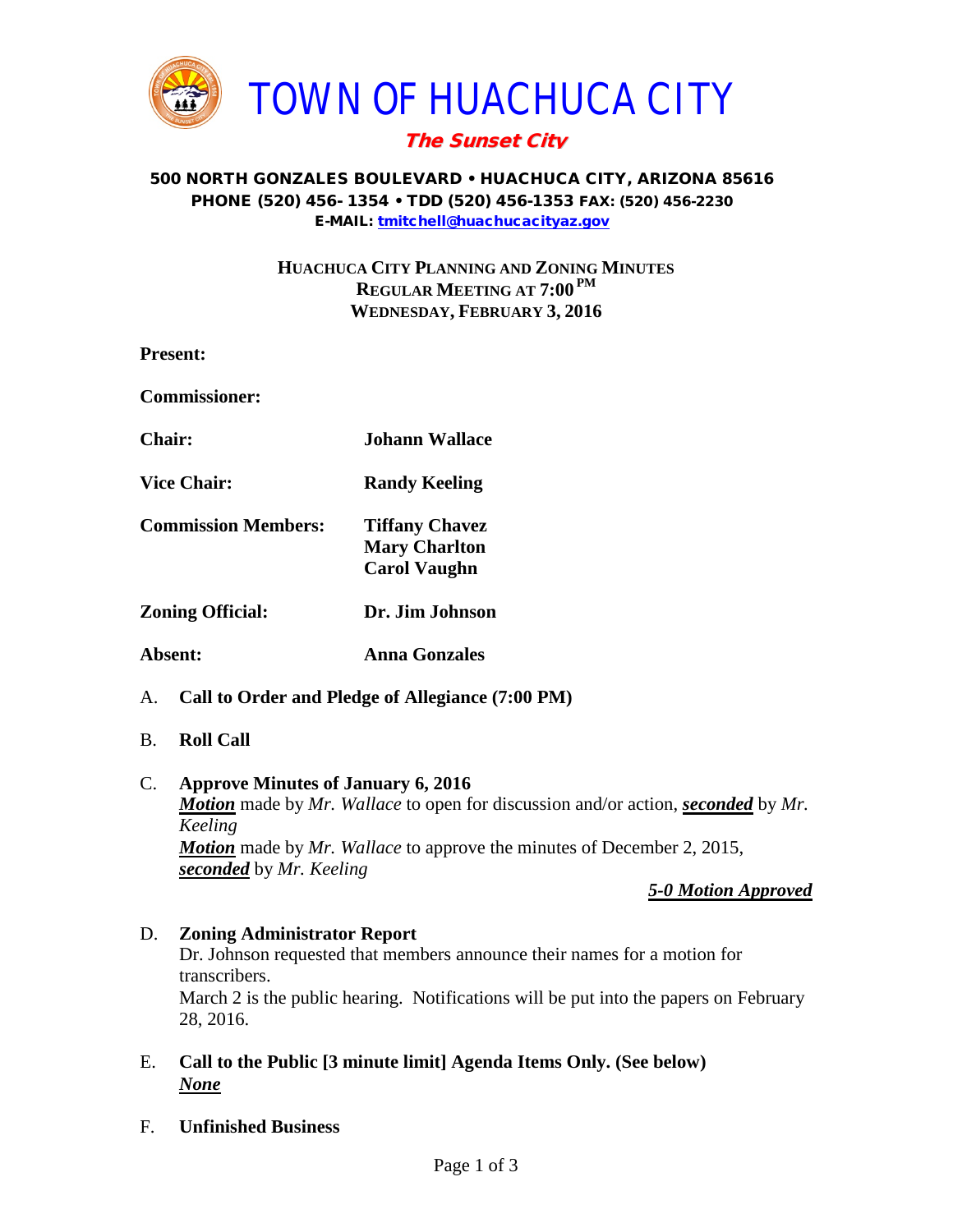# 1. **Discussion and/or Action [CHAIR]: General Plan Update status.**

*Motion* made by *Mr. Wallace* to open for discussion only, *seconded* by *Ms. Chavez*

### **a. Input from Public Works Supervisor Jim Halterman**

Mr. Halterman stated that we need to make sure that the Town's infrastructure is up-to-par and the need to maintain what we have should be at the top of the priorities. He also stated that the Town needs to get out of the mentality of "If it's not broke, don't fix it". We need to focus on sustainment rather than waiting for a problem to happen. Mr. Halterman used an example of the Town's Water Tower. He stated that it has to be inspected every 5 years. It was also brought up that the sewer ponds are not currently pumping and ADEQ is questioning the reason.

### **b. Input from Landfill Supervisor Duane Brown**

Mr. Brown stated that they will be working on a beautification project along the road next to the landfill on Skyline. He also indicated that the landfill shouldn't be a part of the Town's General Plan due to the fact that the landfill is an enterprise and they have their own General Plan that is reported to the State of Arizona.

### **c. Input from P&Z Members**

### G. **New Business.**

# 1. **Discussion and/or Action [CHAIR]: How to Present Materials at March Public Hearing**

*Motion* made by *Mr. Wallace* to open for discussion and/or action, *seconded* by *Mr. Keeling*

*Motion* made by *Mr. Wallace* to add to the agenda for the public hearing to go section by section, *seconded* by *Mr. Keeling*

#### *5-0 Motion Approved*

#### H. **Call to the Public [3 min. limit] Issues within the auspices of the Huachuca City P & Z Committee.** *None*

#### I. **Adjournment (8:30 PM)** *Motion* made by *Mr. Wallace* to adjourn, *seconded* by *Mr. Keeling*

*5-0 Motion Approved*

Approved by Johann Wallace on March 2, 2016

\_\_\_\_\_\_\_\_\_\_\_\_\_\_\_\_\_\_\_\_\_\_\_\_\_\_\_\_\_\_\_\_\_\_\_\_\_\_\_\_\_\_\_\_\_\_\_

Johann Wallace

Attest:

Town Clerk Tammy J. Mitchell, MMC